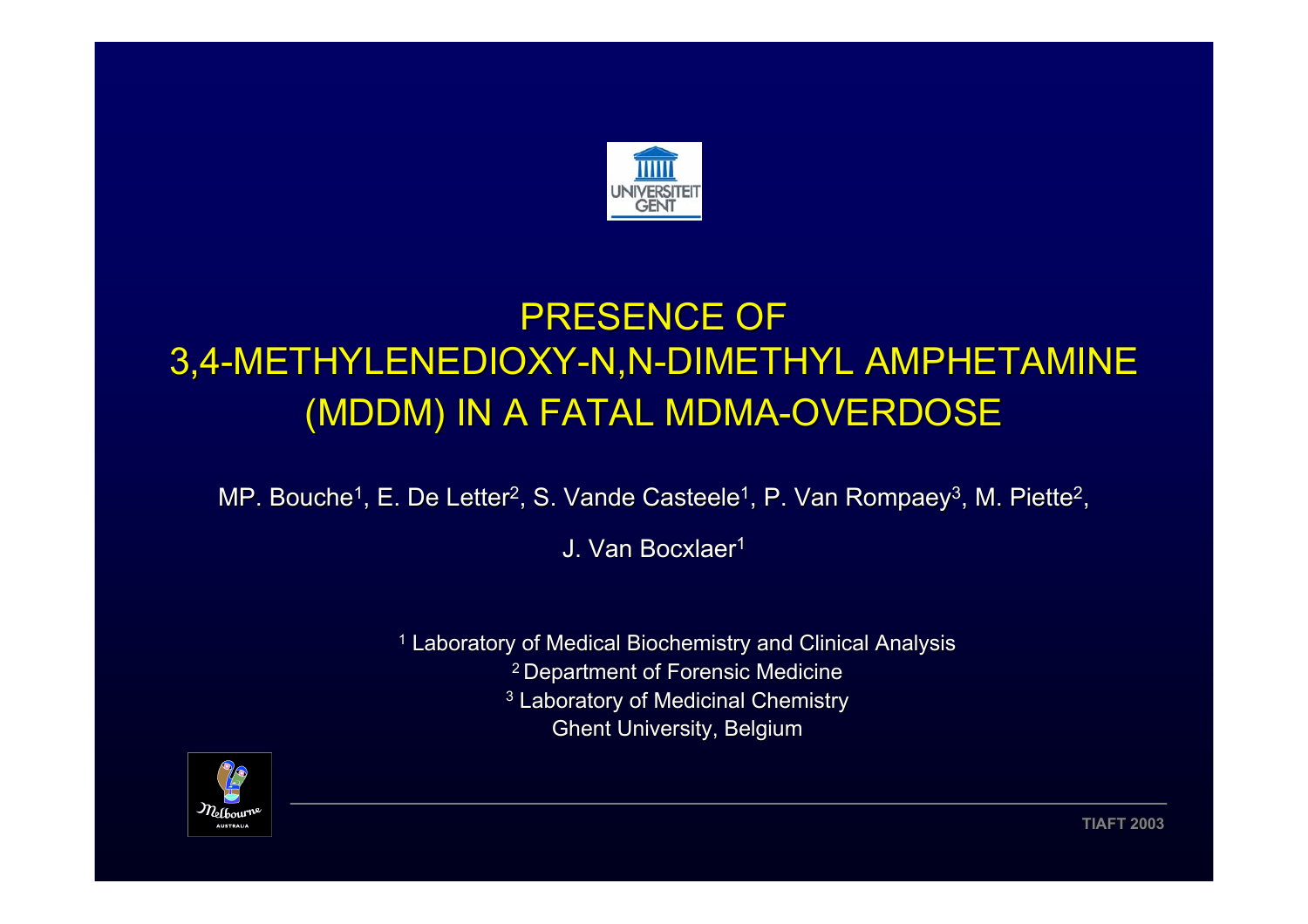# *Case history and Introduction Case history and Introduction*

## ■ 31-year-old man

- $\checkmark$ Found dead at home next to his bed
- $\checkmark$  $\checkmark$  Post-mortem interval of  $\pm$  7 days: advanced state of putrefaction
- $\checkmark$ No external signs of injury
- $\checkmark$ Known alcohol abuse problem

Death caused by drugs of abuse ?

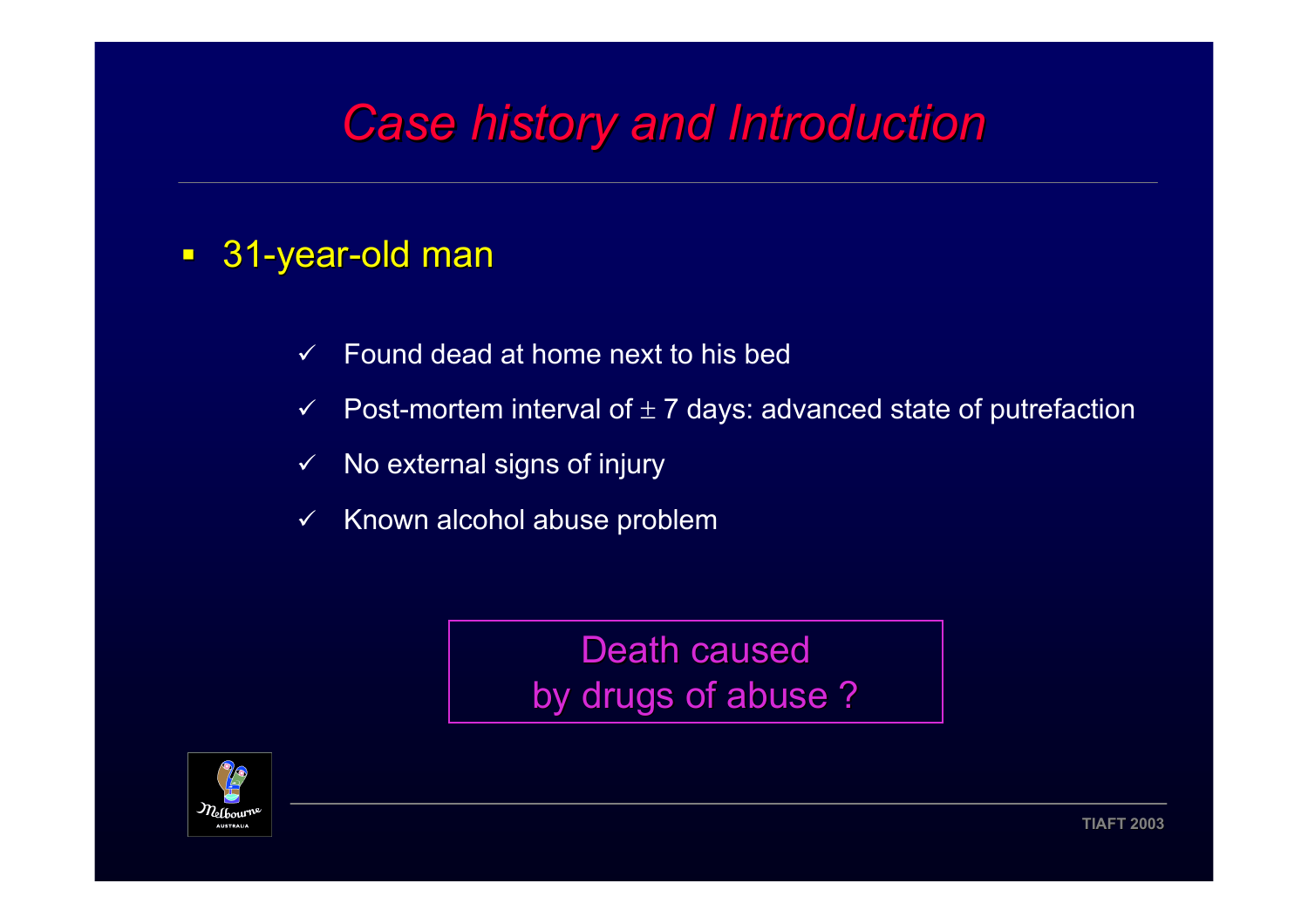#### $\blacksquare$ Screening of available fluids and tissues

- $\checkmark$ Amphetamine / methylene-dioxyamphetamine designer drugs ???
- $\checkmark$ LC-MS/MS [1]: ESI+ Q-TOF hybrid mass spectrometer (Micromass)
- $\checkmark$ Results:
	- ٠ Massive MDMA overdose:

e.g. [MDMA]<sub>femoral blood</sub>: 13.5 µg/mL

 $\blacksquare$ A "strange" peak in the EIC: *m/z* 208.10 to *m/z* 105+133+135+163

 $T_R$  17.5 min

- $MH<sup>+</sup>,$  transitions = MDEA
- $\,$  T $_{\mathsf{R}}$  ≠ MDEA (T $_{\mathsf{R}}$  15.5 min)





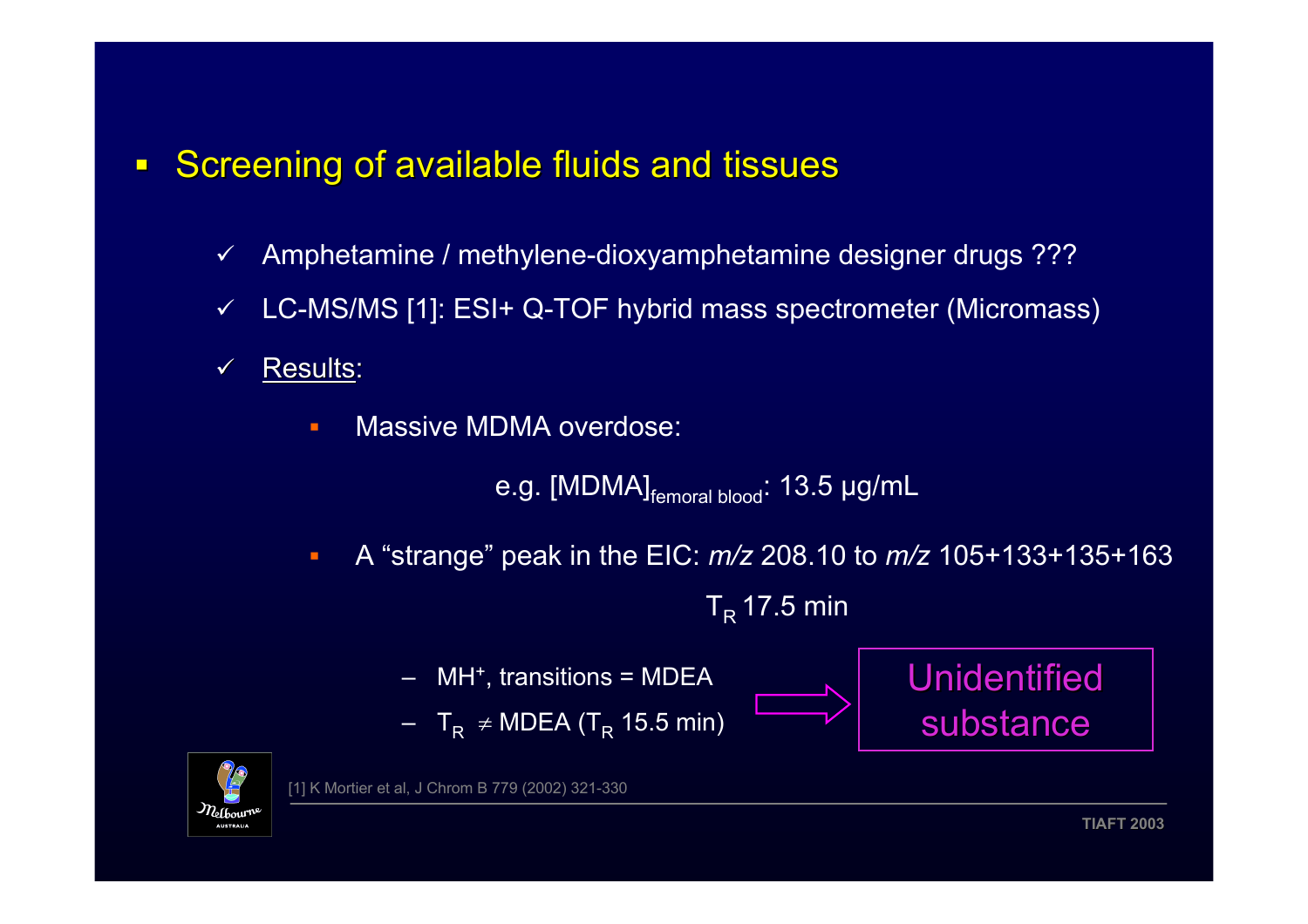

## XIC calibrator 50 ng/mL MDA, MDMA, MDEA

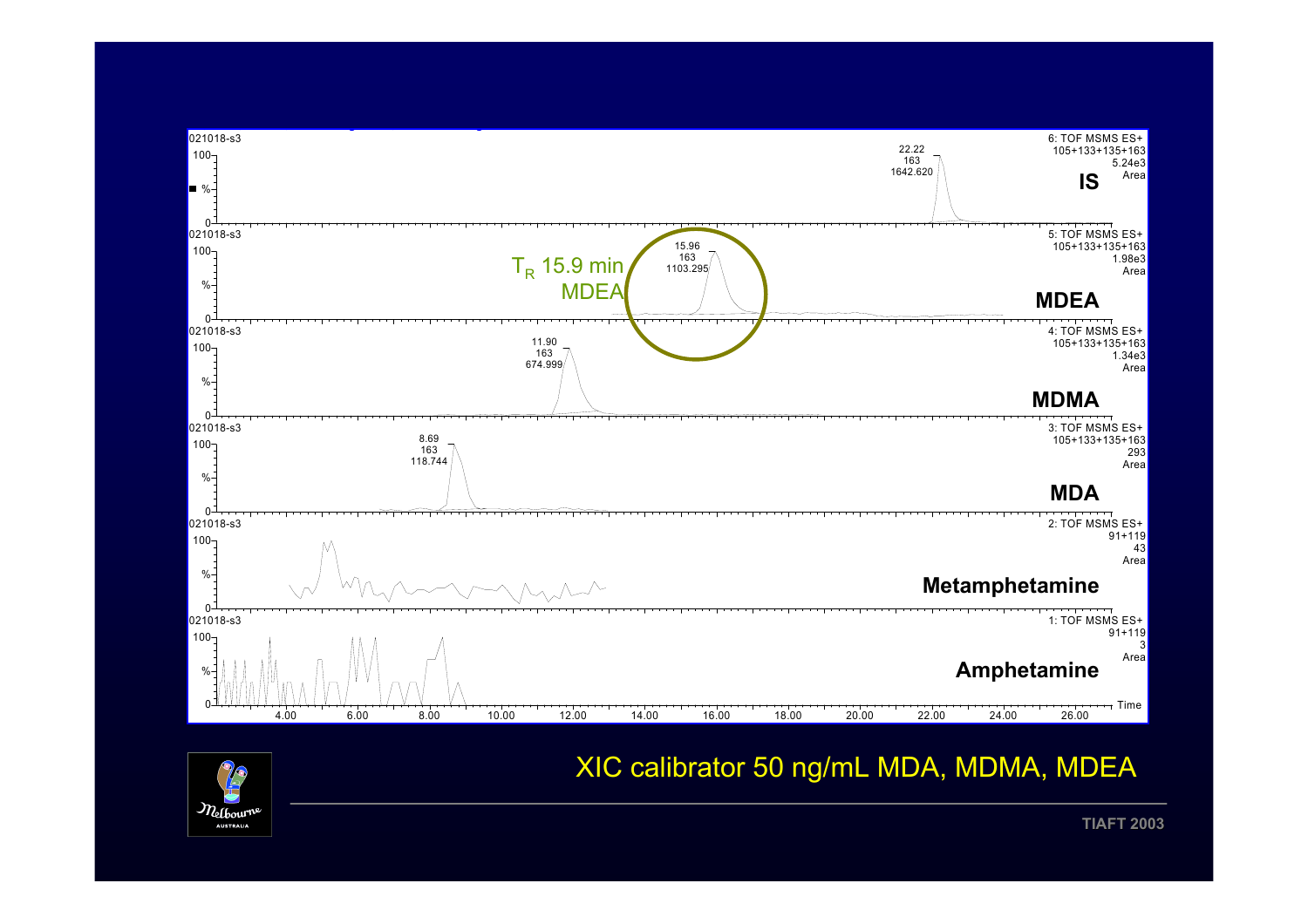

## XIC real sample (left pleural fluid extract)

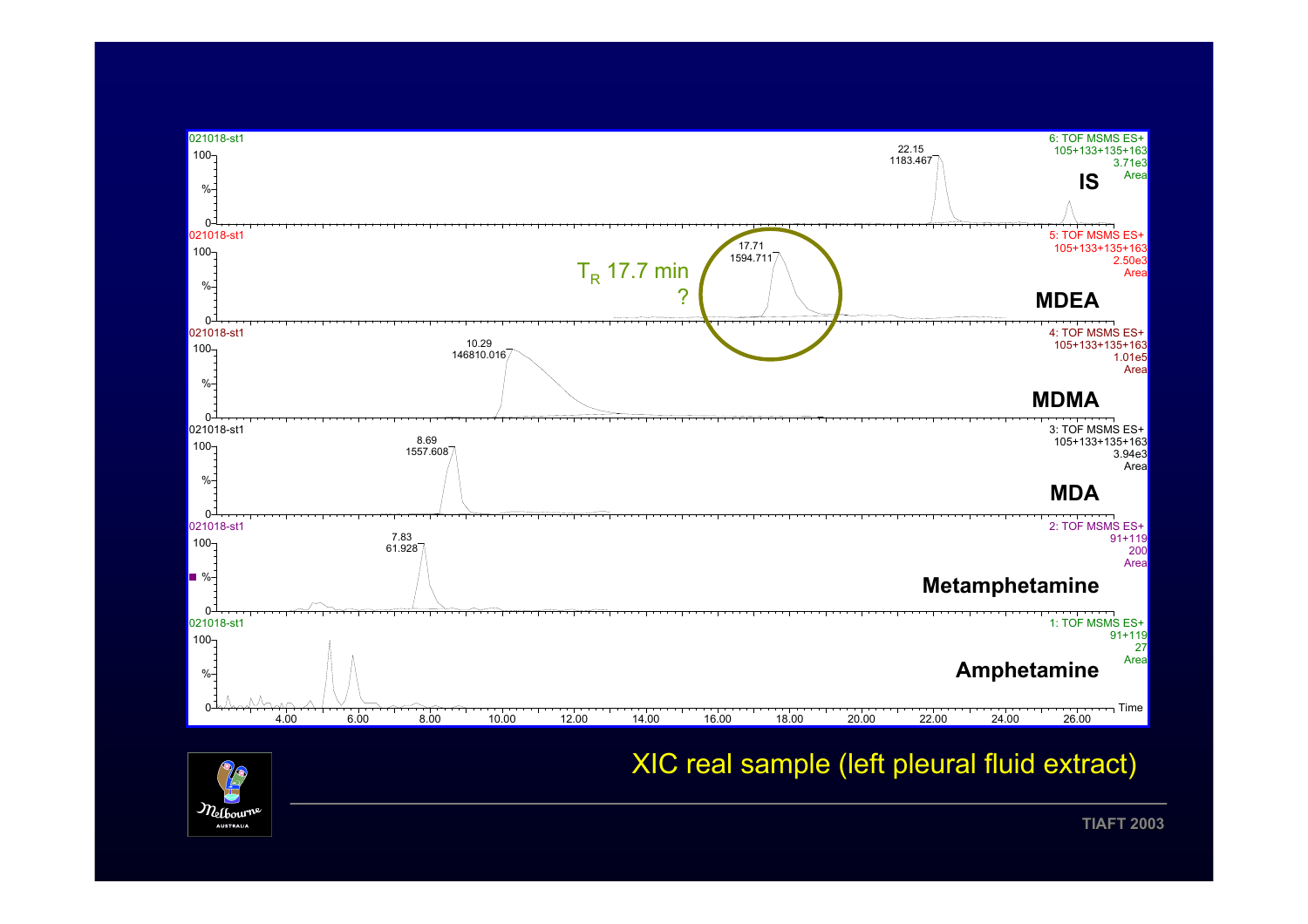

## XIC real sample (left pleural fluid extract)

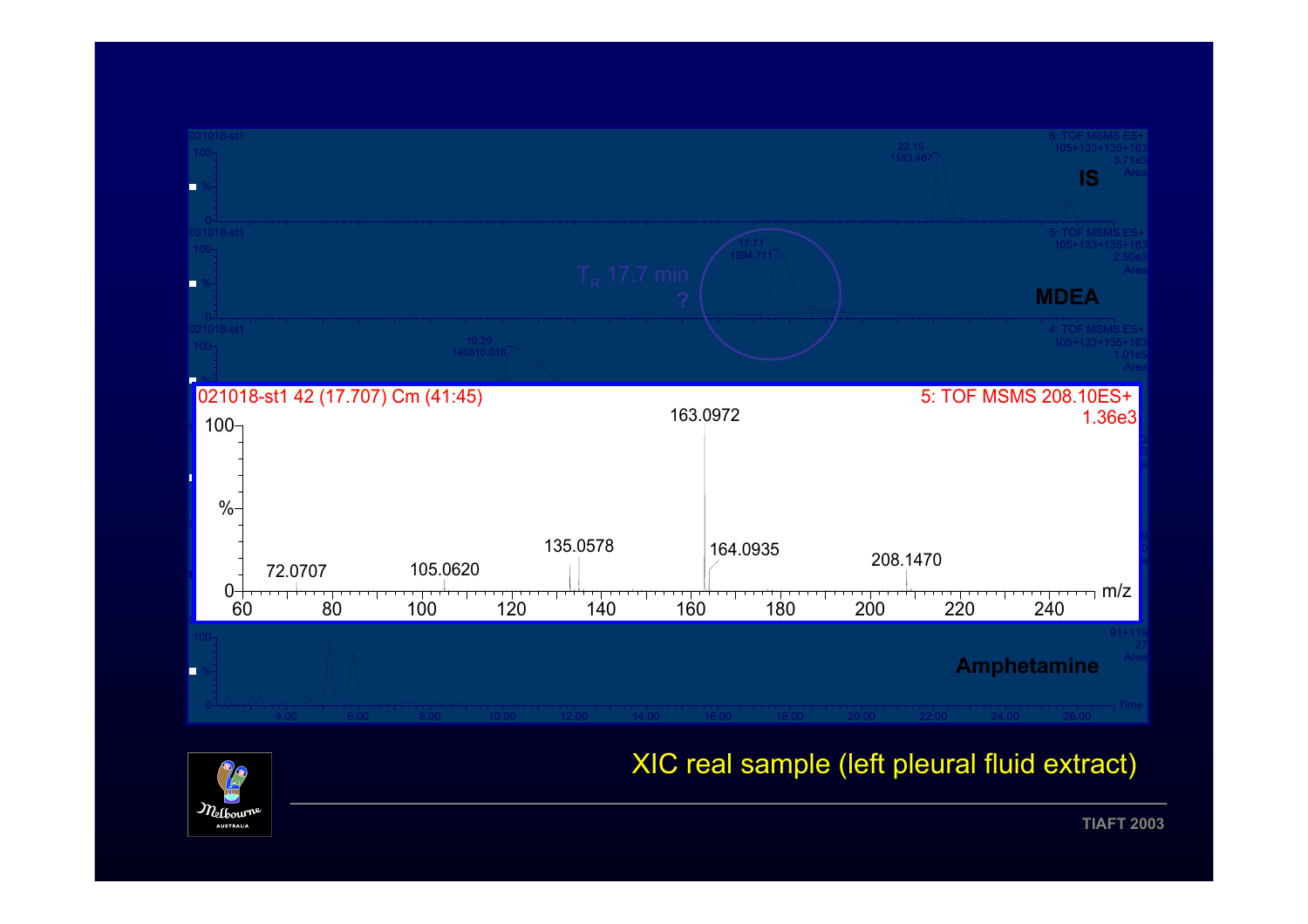

- 1. Identify and quantify new substance
- 2. Study post-mortem distribution

 $\rightarrow$  Analytical / Chemical challenge  $\rightarrow$  Forensic challenge



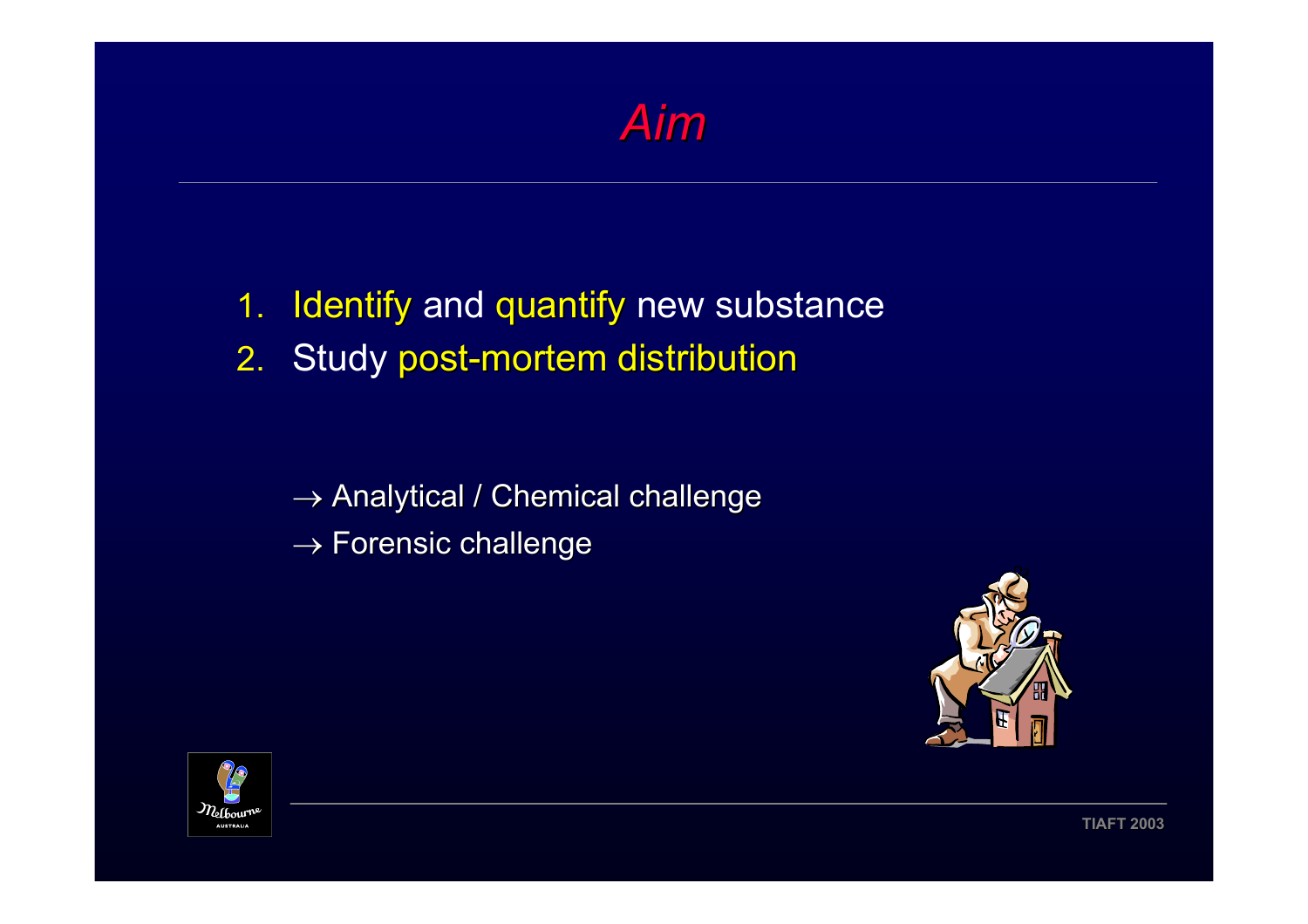# *Methods Methods*

#### $\Box$ Identify substance (1)

- $\checkmark$ Literature overview
- $\checkmark$ Study of MSMS-spectrum: structure elucidation (MBDB, … ?)

#### [MH]+ *m/z* 208.10

Product ions *m/z* 105; 133; 135; 163



3,4-methylenedioxy N,Ndimethyl amphetamine

MDDM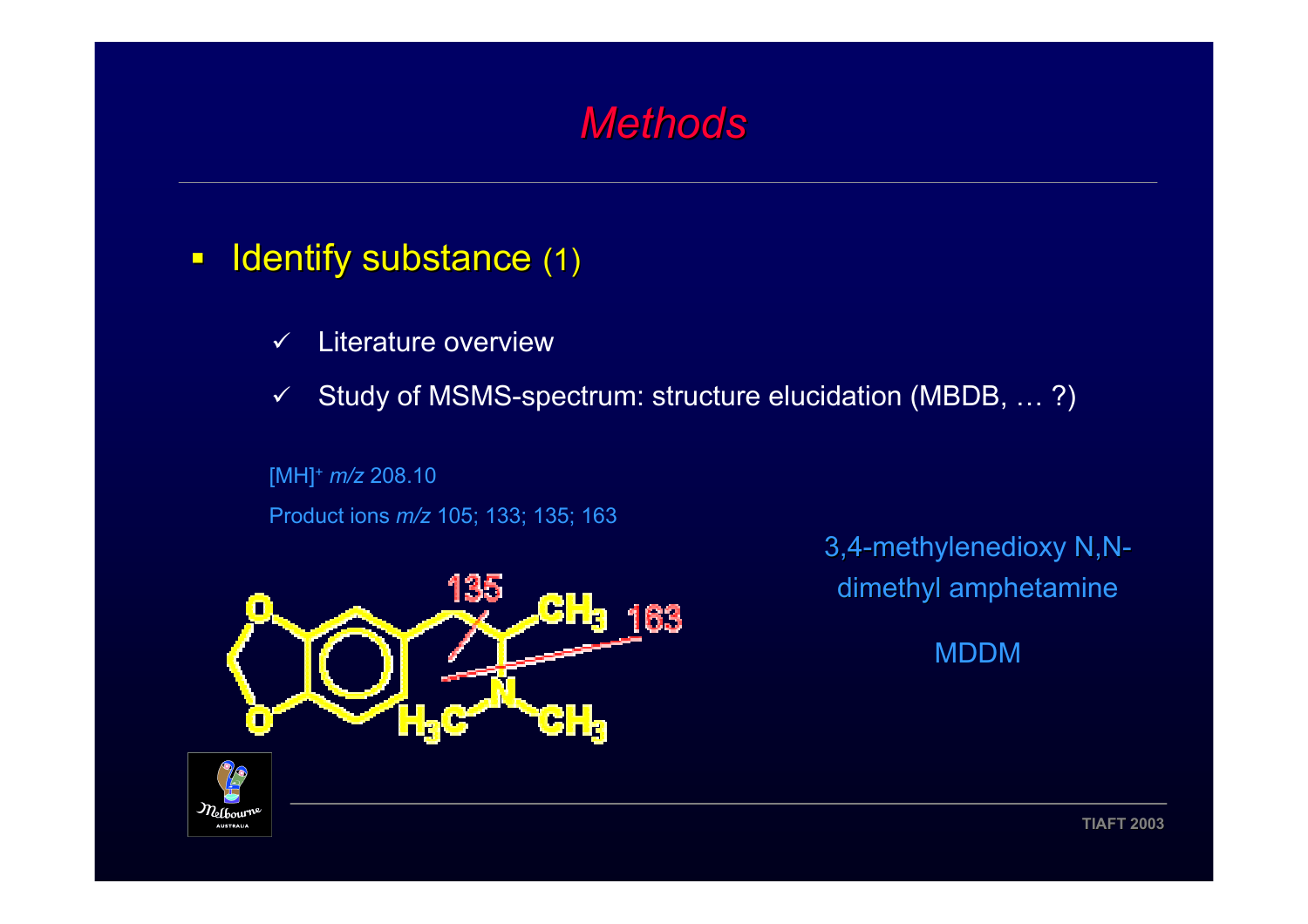- $\blacksquare$ Identify substance (2)
	- $\checkmark$  In-house synthesis:
		- $\blacksquare$ 3,4-methylenedioxyphenylacetone
		- $\blacksquare$ Dimethylamine HCl
		- ×. Na-cyanoborohydride
	- $\checkmark$  $\checkmark$  Purification:
		- Preparative column chromatography + fraction collection
		- n. TLC
	- $\checkmark$  Identity evaluation/confirmation of obtained product:
		- $\blacksquare$ NMR (60 MHz)
		- $\blacksquare$ LC-MS/MS

 **Total yield: 450 mg MDDM**

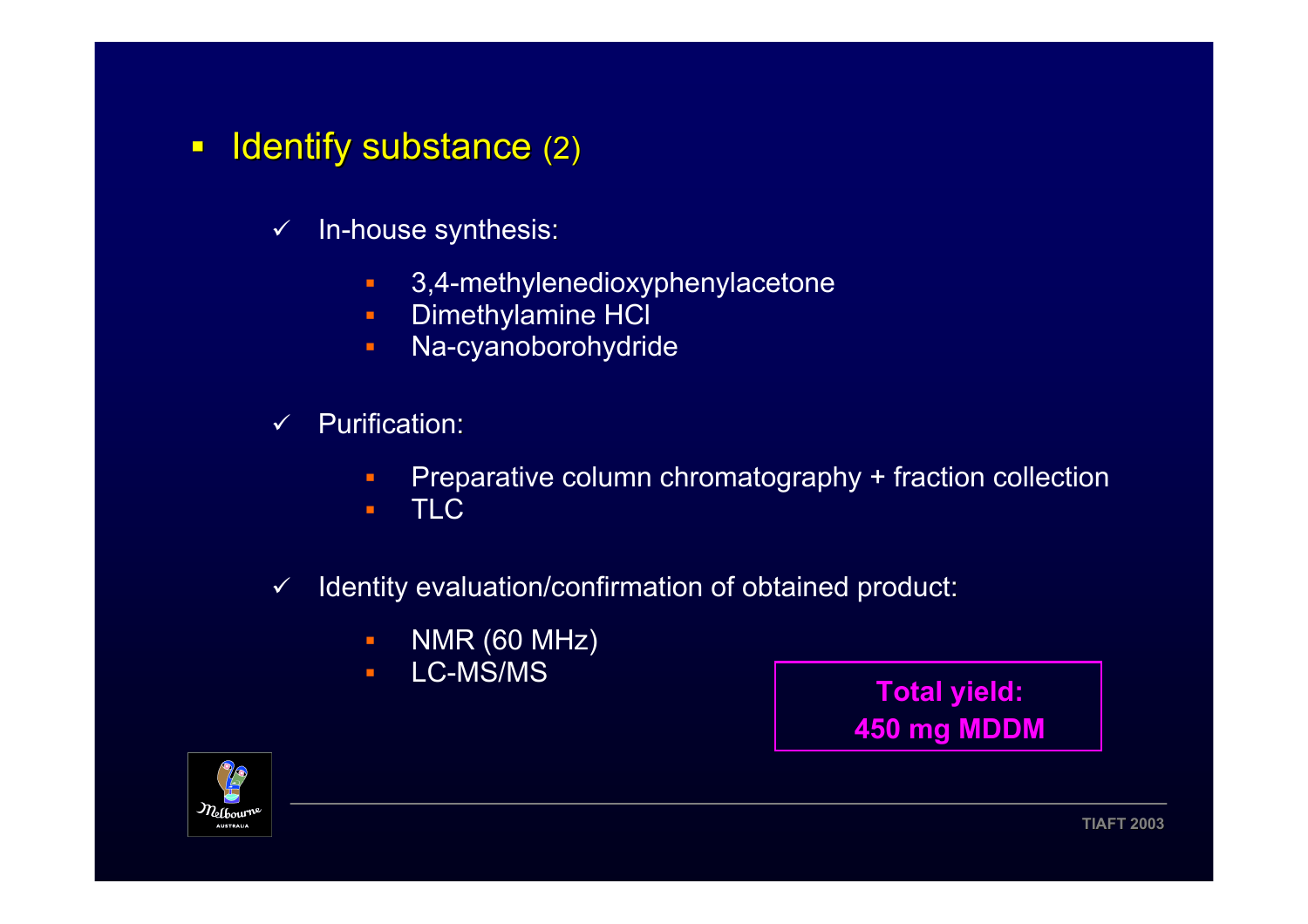

## Co-injectioin: real sample extract + MDEA calibrator

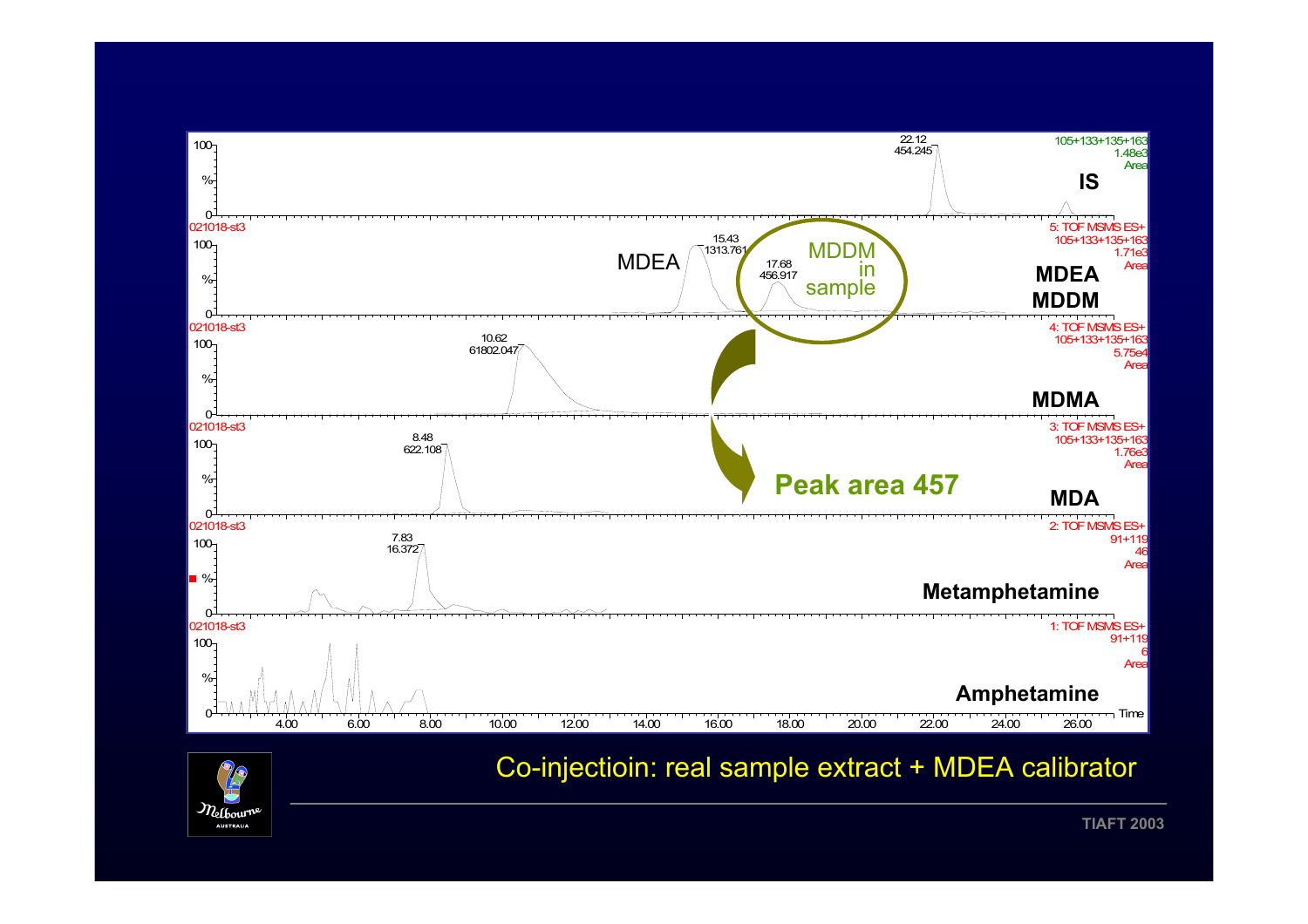

### Co-injectioin: real sample extract + MDDM calibrator

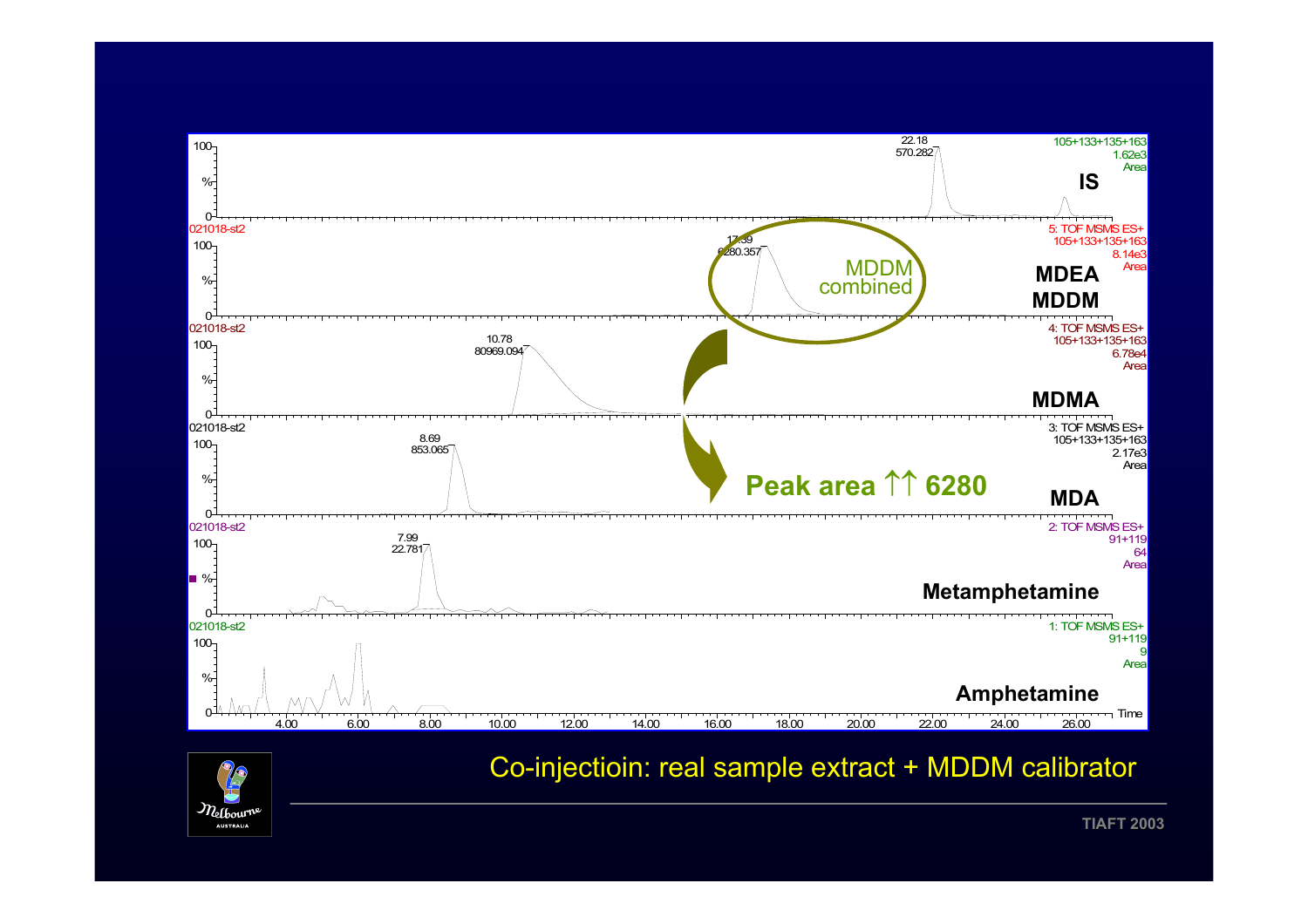#### $\blacksquare$ Quantify substance Quantify substance

- $\checkmark$ Previously published LC-MS/MS method adapted
- $\checkmark$  Sample pretreatment: L/L extraction (Hex-EtAc) **Back-extraction for tissues**
- $\checkmark$  LC:  $\blacksquare$  Hypersil BDS Phenyl (2.1 mm x 100 mm x 5 µ)
	- $\mathbf{E}^{(1)}$ 0.2 mL/min, total runtime 32 min
	- $\mathbf{u}$  . Gradient elution:  $H_2O/MeOH/AccN + 0.1 M NH_4OAc$

| MS:<br>$\checkmark$ |  | Compound          | Monitored ion transition                   | $\mathsf{T}_\mathsf{R}$ |
|---------------------|--|-------------------|--------------------------------------------|-------------------------|
|                     |  | <b>MDA</b>        | $180.10 \rightarrow 105+133+135+163$       | 8.5                     |
|                     |  | <b>MDMA</b>       | $194.10 \rightarrow 105 + 133 + 135 + 163$ | 10.5                    |
|                     |  | <b>MDEA</b>       | $1208.10 \rightarrow 105+133+135+163$      | 15.5                    |
|                     |  | <b>MDDM</b>       | $1208.10 \rightarrow 105+133+135+163$      | 17.5                    |
|                     |  | <b>MDMPA (IS)</b> | $236.10 \rightarrow 105+133+135+163$       | 22.1                    |

 $\checkmark$  Calibration curves: in fluid (blood, urine): 2 - 400 ng/mL in tissue (e.g. bile, liver): 10 - 1500 ng/mL

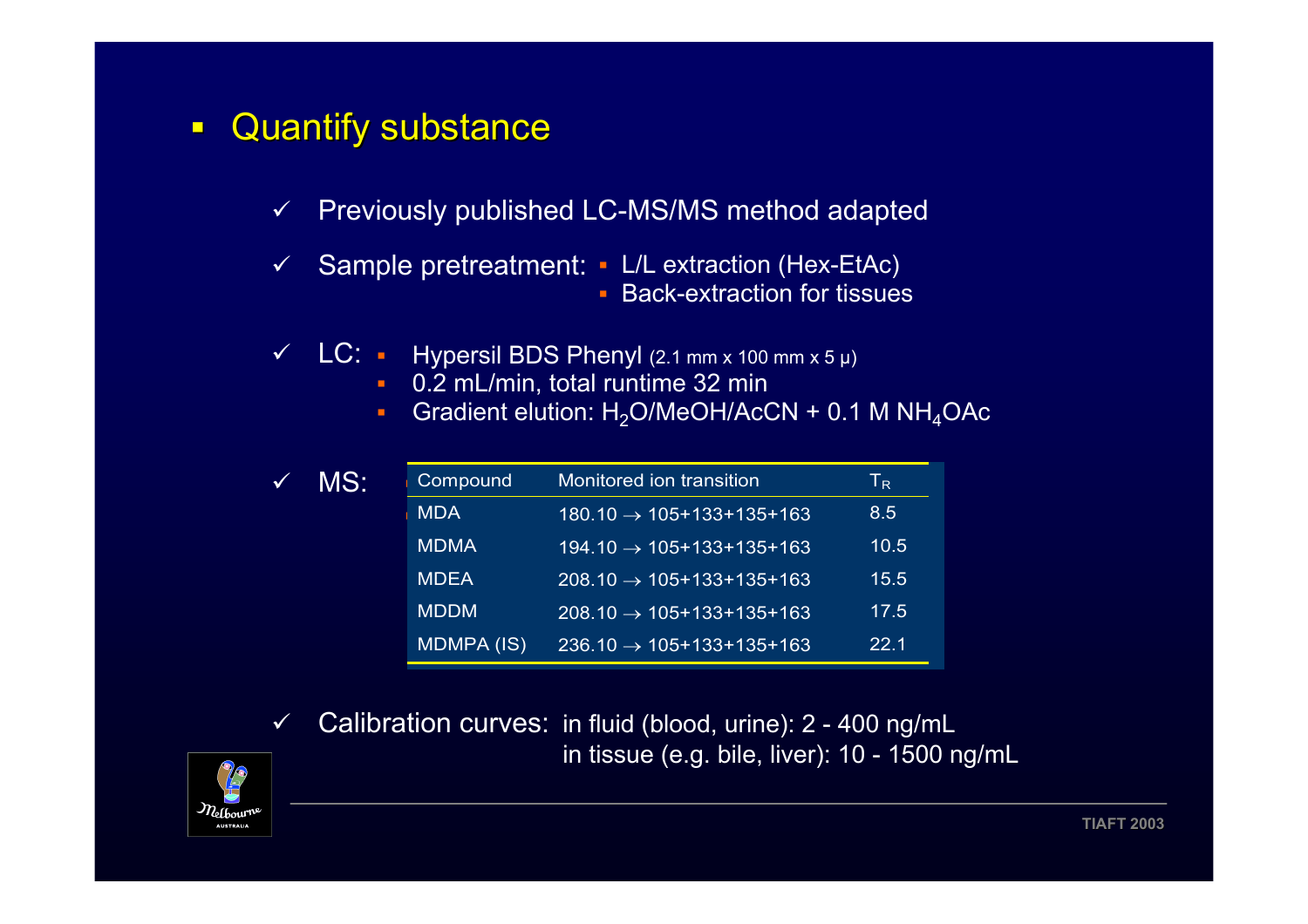# **Specimen analysis** - Availability of specimens - - In view of post-mortem distribution evaluation



 $\blacksquare$ 

| <b>Specimen</b>          | <b>MDDM</b><br>concentration<br>$(ng/mL$ or $ng/g)$ | <b>MDMA</b><br>concentration<br>$(\mu g/mL$ or $\mu g/g)$ |
|--------------------------|-----------------------------------------------------|-----------------------------------------------------------|
| <b>Aortic blood</b>      | 21.7                                                | 157.0                                                     |
| V. iliaca blood          | <lloq< td=""><td></td></lloq<>                      |                                                           |
| Sublavian blood          | 8.2                                                 |                                                           |
| R pleural fluid          | 21.7                                                | 71.3                                                      |
| L pleural fluid          | 47.0                                                | 137.5                                                     |
| <b>Femoral blood</b>     | 2.5                                                 | 13.5                                                      |
| R atrial blood           | 11.6                                                |                                                           |
| <b>Pericardial fluid</b> | 31.9                                                |                                                           |
| <b>Urine</b>             | 42.4                                                | 71.6                                                      |
| Stomach contents         | 1113                                                |                                                           |
| <b>Bile</b>              | 1101                                                | 86.9                                                      |
| Liver                    | 20.3                                                | 103.5                                                     |
| L kidney                 | 30.8                                                | 68.5                                                      |
| R kidney                 | 39.8                                                | 155.3                                                     |
| R lung                   | $12.8 - 22.6$                                       | 79 - 128                                                  |
| L lung                   | $14.7 - 17.4$                                       | $85 - 96$                                                 |
| L cardiac muscle         | 13.1                                                | 214.7                                                     |
| R cardiac muscle         | <lloq< td=""><td>65.5</td></lloq<>                  | 65.5                                                      |
| <b>Iliopsoas</b>         | $<$ LLOQ                                            |                                                           |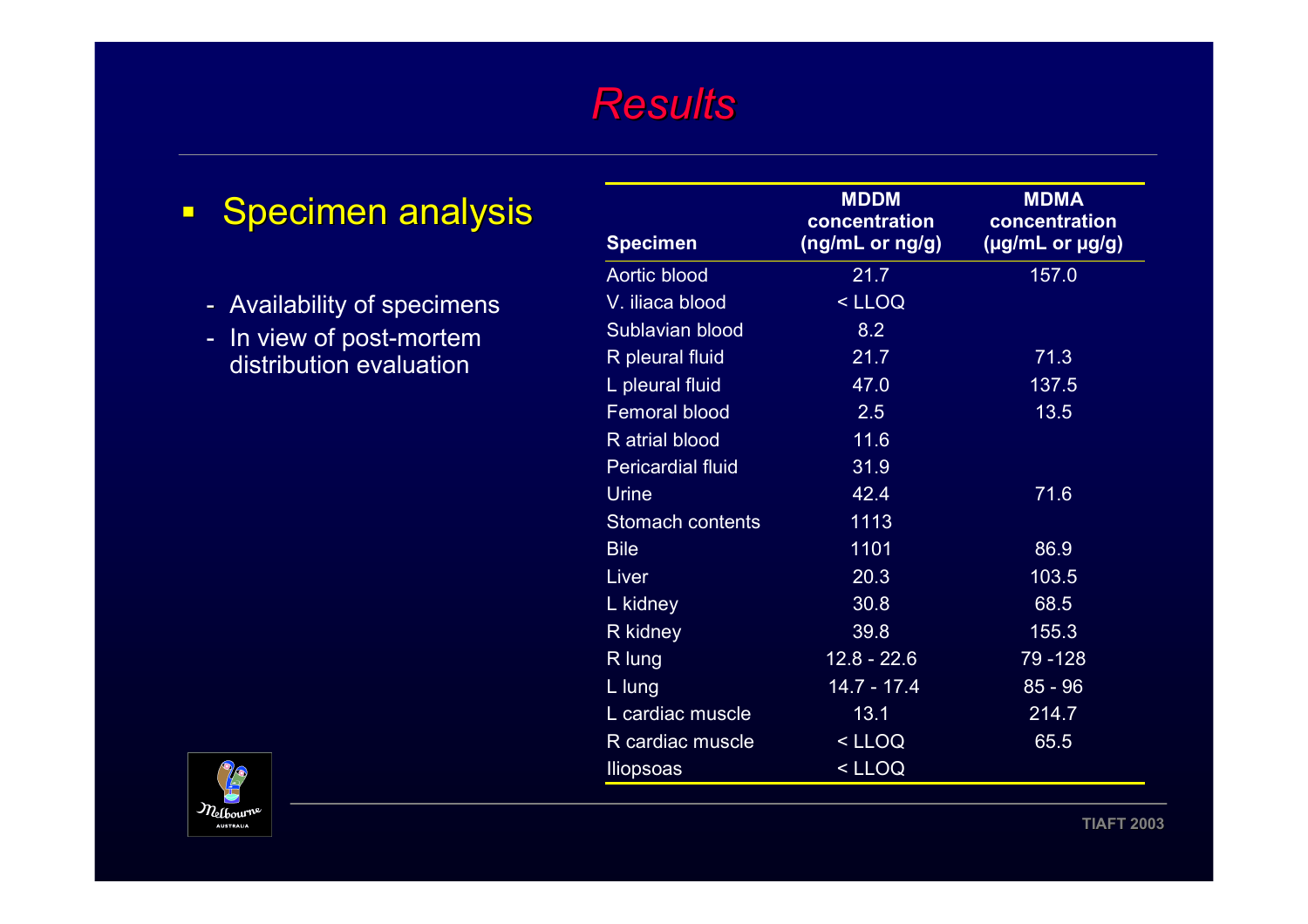| <b>Distribution</b> |  |
|---------------------|--|
|---------------------|--|

- Femoral blood sampling = golden standard
- Post-mortem distribution from the lungs and stomach contents

| <i>Melbour</i> re<br><b>AUSTRALIA</b> |
|---------------------------------------|
|---------------------------------------|

| <b>Specimen</b>          | <b>MDDM</b><br>concentration<br>$(ng/mL$ or $ng/g)$ | <b>MDMA</b><br>concentration<br>$(\mu g/mL$ or $\mu g/g)$ |
|--------------------------|-----------------------------------------------------|-----------------------------------------------------------|
| <b>Aortic blood</b>      | 21.7                                                | 157.0                                                     |
| V. iliaca blood          | <lloq< td=""><td></td></lloq<>                      |                                                           |
| Sublavian blood          | 8.2                                                 |                                                           |
| R pleural fluid          | 21.7                                                | 71.3                                                      |
| L pleural fluid          | 47.0                                                | 137.5                                                     |
| <b>Femoral blood</b>     | 2.5                                                 | 13.5                                                      |
| R atrial blood           | 11.6                                                |                                                           |
| <b>Pericardial fluid</b> | 31.9                                                |                                                           |
| <b>Urine</b>             | 42.4                                                | 71.6                                                      |
| <b>Stomach contents</b>  | 1113                                                |                                                           |
| <b>Bile</b>              | 1101                                                | 86.9                                                      |
| Liver                    | 20.3                                                | 103.5                                                     |
| L kidney                 | 30.8                                                | 68.5                                                      |
| R kidney                 | 39.8                                                | 155.3                                                     |
| R lung                   | $12.8 - 22.6$                                       | 79 - 128                                                  |
| L lung                   | $14.7 - 17.4$                                       | $85 - 96$                                                 |
| L cardiac muscle         | 13.1                                                | 214.7                                                     |
| R cardiac muscle         | <lloq< td=""><td>65.5</td></lloq<>                  | 65.5                                                      |
| <b>Iliopsoas</b>         | <lloq< td=""><td></td></lloq<>                      |                                                           |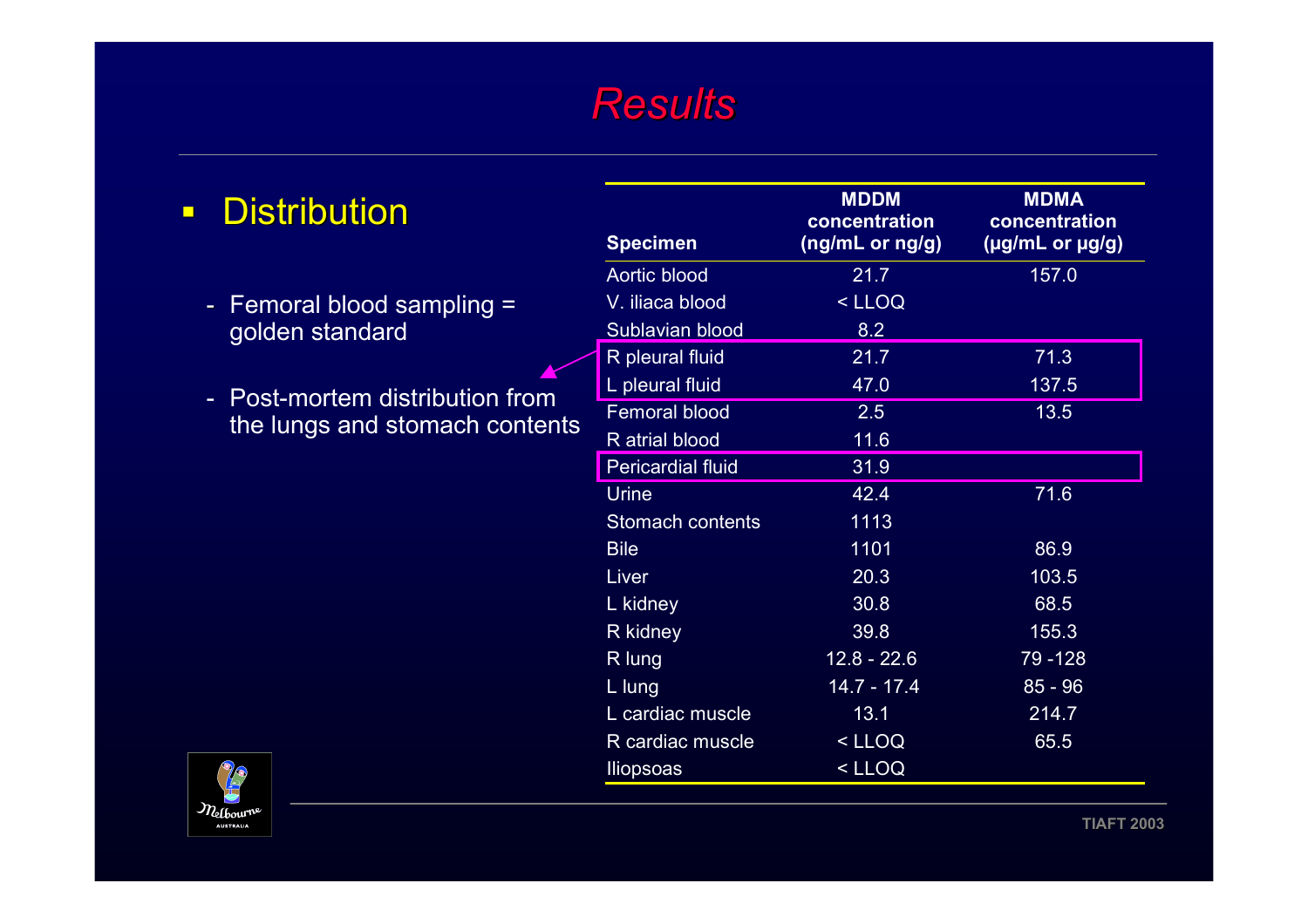| <b>Distribution</b> |
|---------------------|
|                     |

- Femoral blood sampling = golden standard
- Post-mortem distribution from the lungs and stomach contents
- Hepatic biotransformation + bile excretion



| <b>Specimen</b>          | <b>MDDM</b><br>concentration<br>(ng/mL or ng/g) | <b>MDMA</b><br>concentration<br>(µg/mL or µg/g) |
|--------------------------|-------------------------------------------------|-------------------------------------------------|
| Aortic blood             | 21.7                                            | 157.0                                           |
| V. iliaca blood          | <lloq< td=""><td></td></lloq<>                  |                                                 |
| Sublavian blood          | 8.2                                             |                                                 |
| R pleural fluid          | 21.7                                            | 71.3                                            |
| L pleural fluid          | 47.0                                            | 137.5                                           |
| <b>Femoral blood</b>     | 2.5                                             | 13.5                                            |
| R atrial blood           | 11.6                                            |                                                 |
| <b>Pericardial fluid</b> | 31.9                                            |                                                 |
| <b>Urine</b>             | 42.4                                            | 71.6                                            |
| <b>Stomach contents</b>  | 1113                                            |                                                 |
| <b>Bile</b>              | 1101                                            | 86.9                                            |
| Liver                    | 20.3                                            | 103.5                                           |
| L kidney                 | 30.8                                            | 68.5                                            |
| R kidney                 | 39.8                                            | 155.3                                           |
| R lung                   | $12.8 - 22.6$                                   | 79 - 128                                        |
| L lung                   | $14.7 - 17.4$                                   | $85 - 96$                                       |
| L cardiac muscle         | 13.1                                            | 214.7                                           |
| R cardiac muscle         | $<$ LLOQ                                        | 65.5                                            |
| <b>Iliopsoas</b>         | <lloq< td=""><td></td></lloq<>                  |                                                 |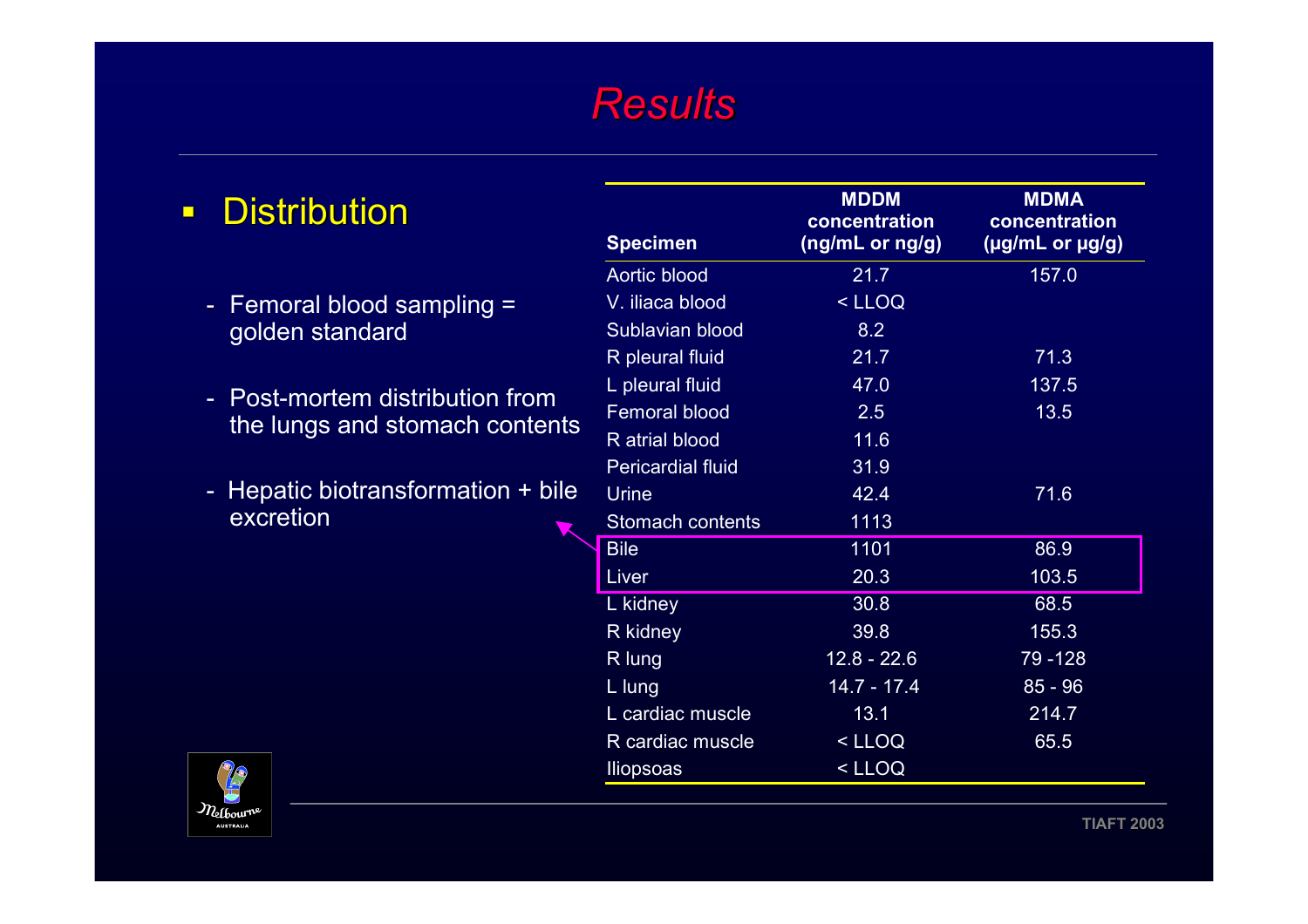| <b>Distribution</b><br>$\Box$              | <b>Specimen</b>          | <b>MDDM</b><br>concentration<br>(ng/mL or ng/g) | <b>MDMA</b><br>concentration<br>$(\mu g/mL$ or $\mu g/g)$ |
|--------------------------------------------|--------------------------|-------------------------------------------------|-----------------------------------------------------------|
|                                            | Aortic blood             | 21.7                                            | 157.0                                                     |
| - Femoral blood sampling $=$               | V. iliaca blood          | $<$ LLOQ                                        |                                                           |
| golden standard                            | Sublavian blood          | 8.2                                             |                                                           |
|                                            | R pleural fluid          | 21.7                                            | 71.3                                                      |
|                                            | L pleural fluid          | 47.0                                            | 137.5                                                     |
| Post-mortem distribution from<br>$\sim$    | <b>Femoral blood</b>     | 2.5                                             | 13.5                                                      |
| the lungs and stomach contents             | R atrial blood           | 11.6                                            |                                                           |
|                                            | <b>Pericardial fluid</b> | 31.9                                            |                                                           |
| Hepatic biotransformation + bile<br>$\sim$ | <b>Urine</b>             | 42.4                                            | 71.6                                                      |
| excretion                                  | Stomach contents         | 1113                                            |                                                           |
|                                            | <b>Bile</b>              | 1101                                            | 86.9                                                      |
| Urinary excretion<br>$\sim$                | Liver                    | 20.3                                            | 103.5                                                     |
|                                            | L kidney                 | 30.8                                            | 68.5                                                      |
|                                            | R kidney                 | 39.8                                            | 155.3                                                     |
|                                            | R lung                   | $12.8 - 22.6$                                   | 79 - 128                                                  |
|                                            | L lung                   | $14.7 - 17.4$                                   | $85 - 96$                                                 |
|                                            | L cardiac muscle         | 13.1                                            | 214.7                                                     |
|                                            | R cardiac muscle         | $<$ LLOQ                                        | 65.5                                                      |
| $\gamma_{\odot}$                           | <b>Iliopsoas</b>         | $<$ LLOQ                                        |                                                           |